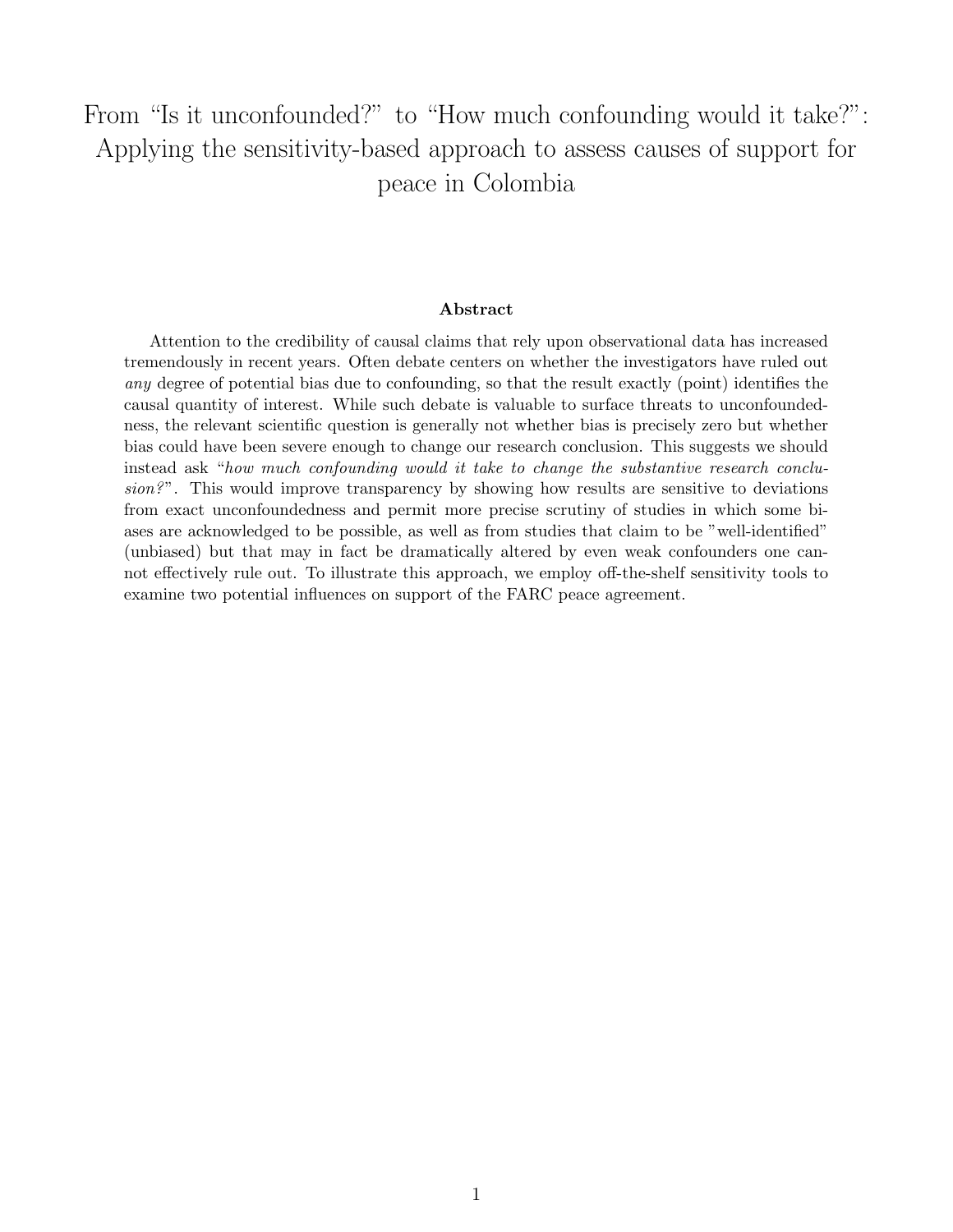### 1 Introduction

Many important causal questions cannot be answered by randomized experiments, whether because researchers cannot ethically or practically randomize, or because they would like to study the effect of real world events that have already occurred. Unfortunately, most observational alternatives—such as those resting on covariate adjustment—require an assumption of "no unobserved confounding" to unbiasedly extract causal conclusions, and this assumption is only defensible under special conditions. Strategies that seek to limit confounding biases, such as difference-in-difference, regression discontinuity, instrumental variables, and quasi- or naturalexperiments, offer opportunities to improve inference, but are not always available and require their own demanding, largely untestable assumptions.

Fortunately, recent increases in attention to the credibility of observational findings have heightened many researchers' awareness of the risks posed by confounding. One manifestation of this heightened scrutiny is the practice of arguing whether a given result "is" or "is not" (exactly) identified—that is, whether an estimator based on observed data unbiasedly (or at least consistently) approaches some target causal quantity of interest. Such binary identification judgements usefully heighten scrutiny and surface potential identification failures. However, we argue that this approach is insufficient as a means of judging the credibility of research findings and can lead to errors in judgement. First, practically speaking, when the authors of a study argue that a causal effect is identified by their estimate, readers and critics can and should be able to disagree, e.g. by proposing unobserved confounders that have not been ruled out. A means of debating what damage would be done by such confounders is thus required. Second and more fundamentally, the scientifically relevant concern is not usually "is there exactly zero confounding bias?", but rather "might confounding have altered the substantive research conclusion?". Yet, the arguments deployed to claim that an observational study is well-identified are typically silent on the question of how fragile the result is in the face of possible errors in that judgement.

Consequently, even a study that is arguably "well-identified" (e.g. on the basis of a convincing natural experiment) could be sensitive to very weak confounders—perhaps too small to be definitively ruled out once confronted with this information. On the other hand, studies in which the authors recognize confounding may exist could in fact require powerful confounding to alter their conclusions—perhaps so powerful that such confounding can be deemed implausible.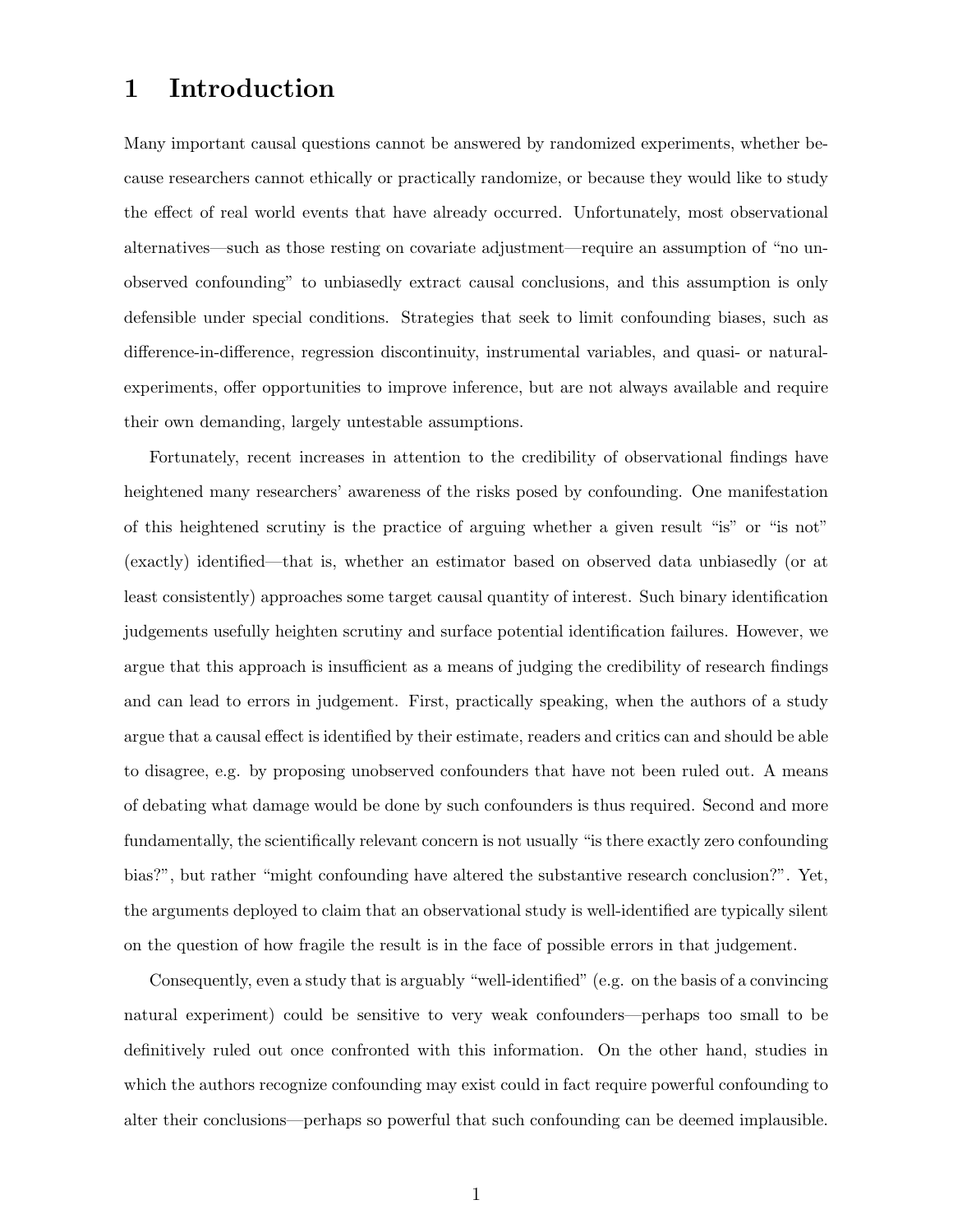Many other studies will fall in between these extremes. In all cases, we argue, reporting how much confounding it would take to overturn a given result is transparency enhancing. While conventional statistics like the t-statistic, coefficient, or p-value do not answer this question, they can be transformed to produce "sensitivity statistics" that do [\(Cinelli and Hazlett,](#page-12-0) [2020\)](#page-12-0).

We thus argue that research practice in political science and other fields would do well to focus on the more relevant question of "how much confounding would it take to change the conclusion" to more carefully debate the credibility of a result. This applies whether authors attempt to claim perfect identification or admit to imperfect identification. We demonstrate how this can be achieved using off-the-shelf sensitivity analysis tools that formally characterize the sensitivity of results to unobserved confounding.

Throughout, we focus on an application: examining proposed influences on civilian voting behavior in the 2016 peace deal with the FARC in Colombia. This question has attracted great scholarly interest, with at least 14 observational papers since 2017 (see Appendix A for an expanded review). Scholars seeking to explain this real-world event have coalesced around two potential influences on voting behavior: (1) exposure to violence and (2) political affiliation with the deal's champion, President Santos. Their findings have been remarkably consistent in supporting both the exposure to violence (e.g. [Meernik,](#page-12-1) [2019;](#page-12-1) [Tellez,](#page-13-0) [2019](#page-13-0)a) and political affiliation hypotheses (e.g. [Krause,](#page-12-2) [2017;](#page-12-2) [D´avalos et al.,](#page-12-3) [2018;](#page-12-3) [Branton et al.,](#page-12-4) [2019\)](#page-12-4). Yet, none of these papers has been positioned to claim "perfect identification" given their observational nature and the difficulties of arguing for a total absence of unobserved confounding. Looking beyond binary identification claims, we find that even very weak confounders could explain away the relationship between exposure to violence and FARC support. However, the effect of political affiliation requires very large confounding to overturn. Such analyses do not settle the issue of causality, of course, but they transparently communicate what assumptions about the strength of confounding would need to hold to achieve a given result, and enable more reasoned and productive debate than conventional approaches alone.

<span id="page-2-0"></span><sup>&</sup>lt;sup>1</sup>Experimental alternatives that seek to test particular claims are of course possible, see. e.g. [Matanock, Garbiras-](#page-12-5)Díaz and García-Sánchez, [2018;](#page-12-5) Matanock and Garbiras-Díaz, [2018.](#page-12-6) However, our interest here lies in practices of making causal claims from observed, non-experimental data.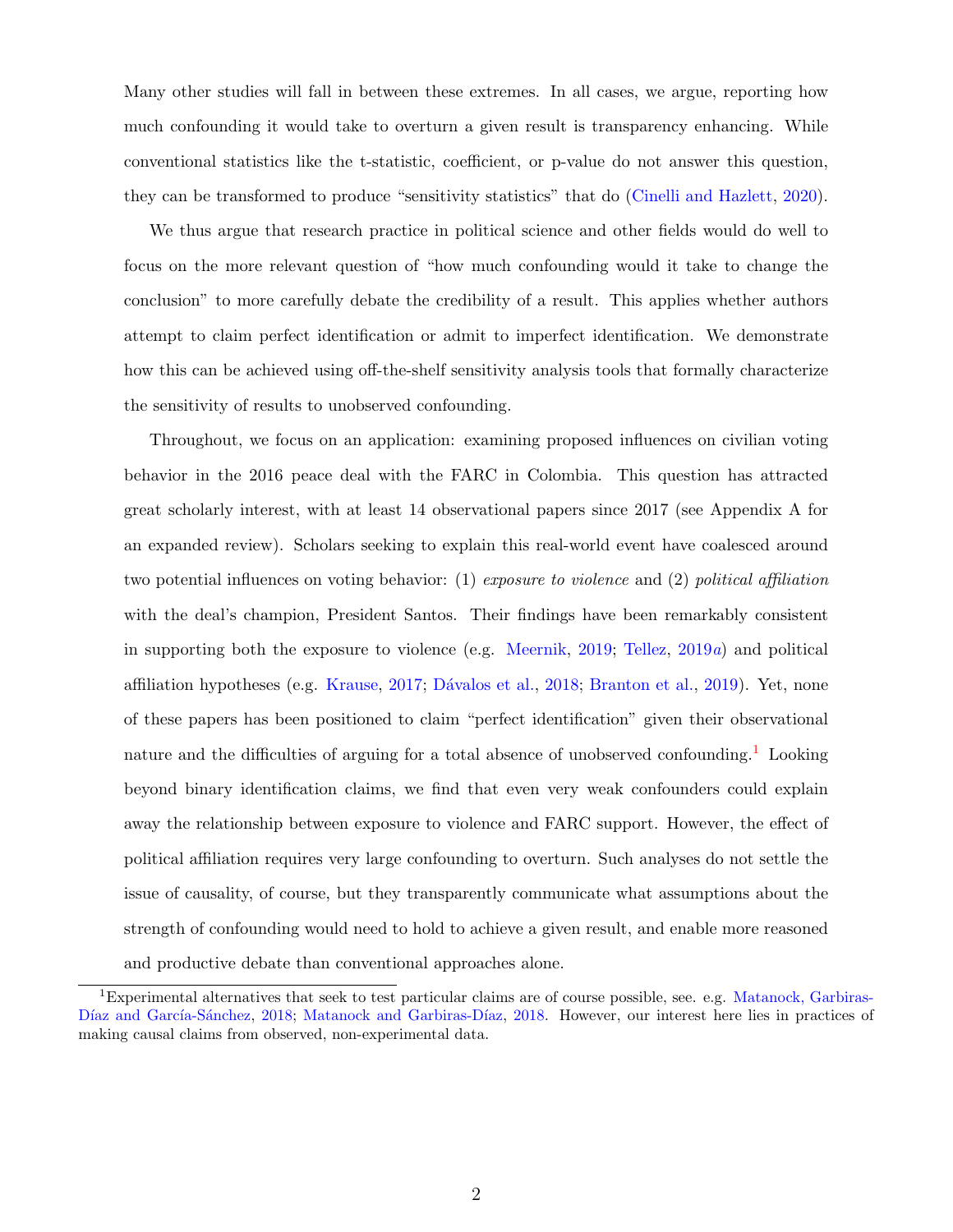#### 2 The sensitivity-based approach

We use the term sensitivity analysis specifically to refer to statistical analyses that characterize how a result changes under postulated unobserved confounding. Such tools have a long history dating back to at least [Cornfield et al.](#page-12-7) [\(1959\)](#page-12-7). Yet they remain largely unutilized: In the top three general interest political science journals in 2019, only 7 out of 119 (5.9%) papers whose conclusions may be altered by unobserved confounding included formal analyses describing the strength of confounding required to change the conclusion.<sup>[2](#page-3-0)</sup> To be clear, a substantial fraction of papers (91, or 76%) engage in some form of robustness tests, typically procedures that attempt multiple specifications or sub-group analyses. While these have important uses, they do not quantify the amount of unobserved confounding that it would take to alter the conclusion.

Conventional statistics (e.g. t-statistics, coefficients, or p-values) do not capture a result's fragility in the face of unobserved confounding. For example, even highly statistically significant results, as judged by p-values or t-statistics alone, can be explained away by very small confounders—a problem that paradoxically grows rather than diminishes with the size of the dataset. Fortunately, sensitivity statistics can be computed that do correctly characterize how an estimate would change under varying degrees of postulated confounding, or equivalently, the strength of confounding required to achieve a given change in an estimate.

Any statistical tool for sensitivity analysis can be put to this purpose, if it (i) correctly and clearly illuminates the strength of confounding required to alter the research conclusion, and (ii) aids researchers, as cogently as possible, in understanding that strength of confounding or in debating whether such confounding plausibly exists. While similar analyses could and should be conducted for other estimation approaches (e.g. matching and weighting estimators), we focus here on the sensitivity of linear regression models because (i) linear regression is ubiquitous in political science (including in the works we consider in this application); and (ii) because the linearity of these approaches proves especially convenient for analyzing sensitivity. Of the sensitivity toolkits developed for linear regression, we employ [Cinelli and Hazlett](#page-12-0) [\(2020\)](#page-12-0), which elaborates on the concept of omitted variables bias that will be familiar to many readers. This

<span id="page-3-0"></span><sup>&</sup>lt;sup>2</sup>Of the papers published in the American Political Science Review, Journal of Politics, and American Journal of Political Science in 2019, we coded 119 as relying upon observational research designs in which confounding would be a concern for their primary research question. This excludes principally field, survey, lab, and conjoint experiments. It includes "natural" and "quasi" experiments, as these are designs in which authors have reason to believe confounding is limited, but cannot rule it out entirely, making them ideal for sensitivity analyses.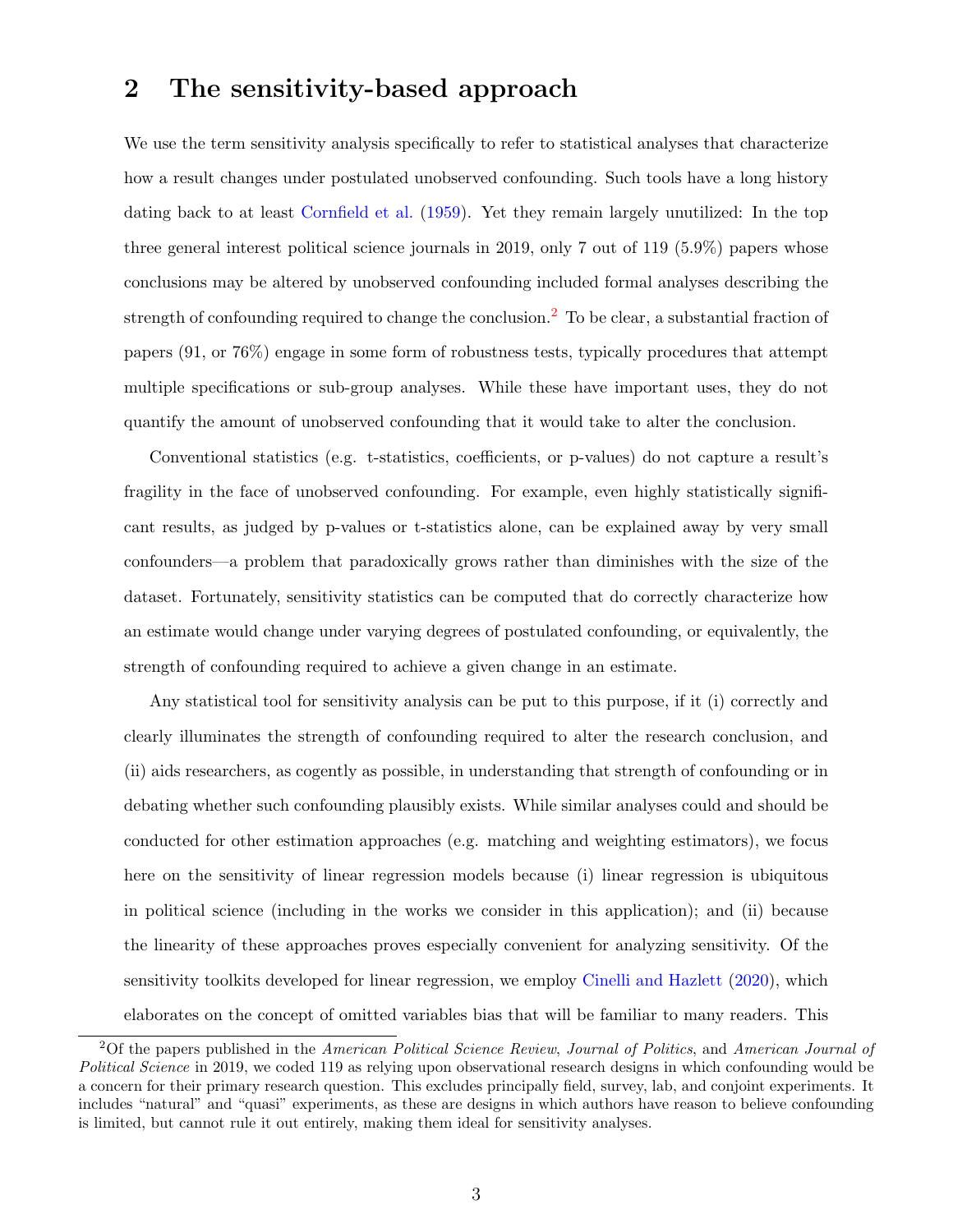approach also conveniently produces summary statistics for characterizing and communicating sensitivity and offers rigorous tools for comparing hypothetical confounders to observed benchmarks. We discuss the broader landscape of sensitivity approaches and how they compare in Appendix B.

While space prevents a full review of statistical tools required for any sensitivity analysis, we provide here the minimal technical material required to discuss and responsibly employ these tools. We refer readers interested in the technical details to [Cinelli and Hazlett](#page-12-0) [\(2020\)](#page-12-0) as well as to Appendix C, where we discuss finer points and commonly raised questions and concerns regarding thee tools. The key to correctly understanding what this approach does and does not offer begins with focusing on "the regression you ran" and its comparison to "the regression you wish you ran". Suppose the investigator wishes to see estimates from regressing an outcome  $(Y)$  on a treatment  $(D)$ , covariates  $(X)$ , and additional covariate  $(Z)$  as in

$$
Y = \hat{\tau}D + \mathbf{X}\hat{\beta} + \hat{\gamma}Z + \hat{\epsilon}_{\text{full}} \tag{1}
$$

However, the variable  $Z$  is unobserved, so the "restricted" regression actually estimated is

$$
Y = \hat{\tau}_{\text{res}} D + \mathbf{X} \hat{\beta}_{\text{res}} + \hat{\epsilon}_{\text{res}}.
$$
\n
$$
(2)
$$

The central question is how the observed estimate  $(\hat{\tau}_{res})$  differs from the desired one,  $\hat{\tau}$ . We thus define bias :=  $\hat{\tau}_{res} - \hat{\tau}$ , the difference between the estimate *actually* obtained and what would have been obtained in the same sample had the missing covariate Z been included. As shown in [Cinelli and Hazlett](#page-12-0)  $(2020)$ , the bias due to omission of Z can be written as

$$
|\widehat{\text{bias}}| = \text{se}(\hat{\tau}_{\text{res}}) \sqrt{\frac{R_{Y \sim Z | \mathbf{X}, D}^2 R_{D \sim Z | \mathbf{X}}^2}{1 - R_{D \sim Z | \mathbf{X}}^2}} (\text{df}),\tag{3}
$$

The two sensitivity parameters here are partial  $R^2$  values,  $R^2_{Y \sim Z|\mathbf{X},D}$  and  $R^2_{D \sim Z|\mathbf{X}}$ . The first  $(R_{Y\sim Z|\mathbf{X},D}^2)$  describes what fraction of variance in Y not already (linearly) explained by X and D, can be explained by Z. The second,  $R_{D\sim Z|\mathbf{X}}^2$  is similarly the fraction of variance in the treatment status explained by confounding, after accounting for the observed covariates. A similar expression is available describing the adjusted standard error (see [Cinelli and Hazlett,](#page-12-0) [2020\)](#page-12-0) in terms of the same parameters,  $R_{Y\sim Z|\mathbf{X},D}^2$  and  $R_{D\sim Z|\mathbf{X}}^2$ . A fundamental fact conveyed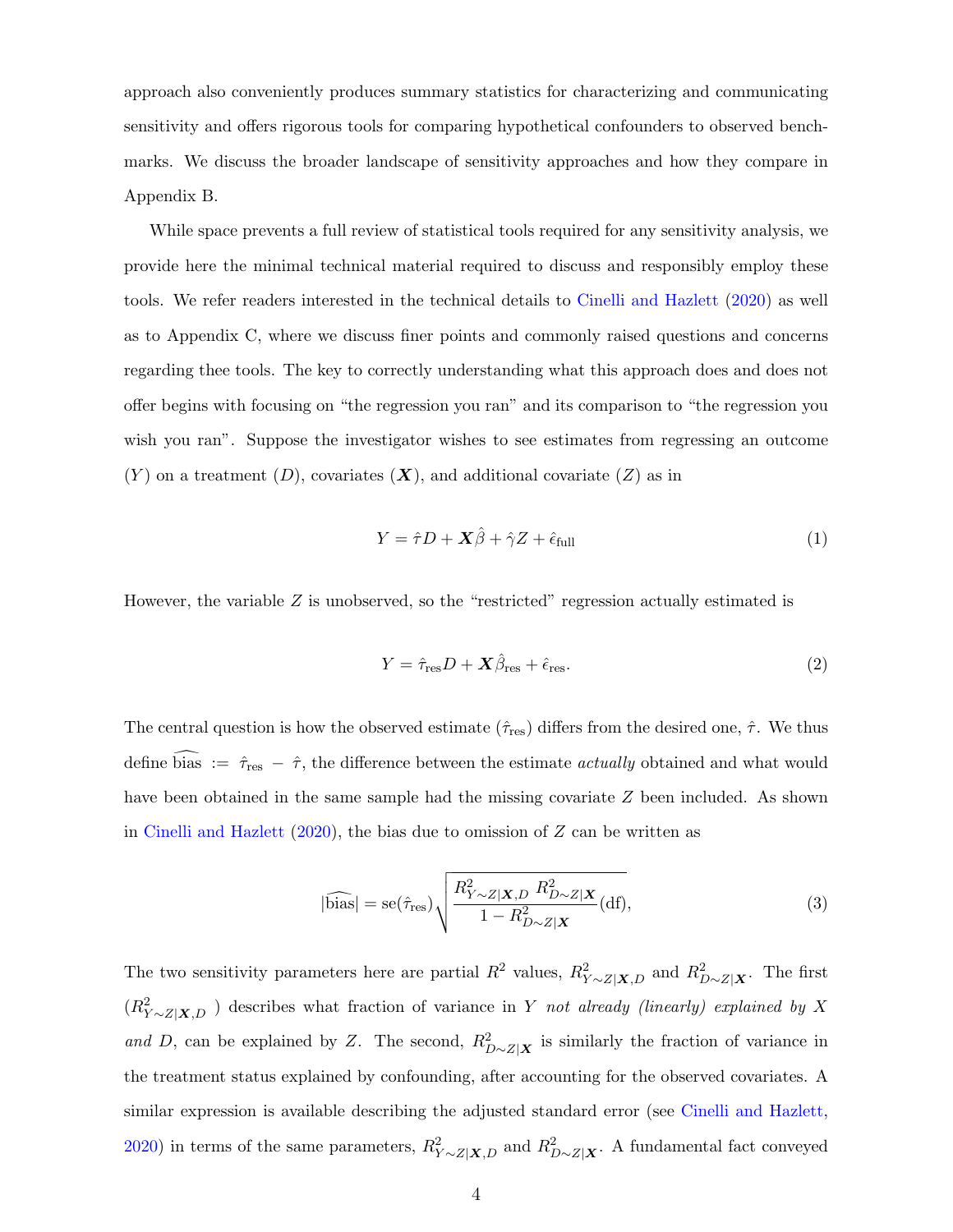by these formulas is that these two parameters jointly characterize the only properities we need to know about an omitted confounder in order to determine how the point estimate, standard error, t-statistic, or p-value we be changed by including that variable.<sup>[3](#page-5-0)</sup>

To communicate the fragility of a result in the face of unobserved confounding we employ two of the summary statistics described in [Cinelli and Hazlett](#page-12-0) [\(2020\)](#page-12-0). The first is the partial  $R^2$  of the treatment with the outcome, having accounted for control variables,  $R^2_{Y \sim D|\mathbf{X}}$ . Beyond quantifying the explanatory power of the treatment over the outcome, this value has a sensitivity interpretation as an "extreme scenario" analysis: If we assume that confounders explain 100% of the residual variance of the outcome, the  $R_{Y \sim D|\mathbf{X}}^2$  tells us how much of the residual variance in the treatment such confounders would need to explain to bring the estimated effect down to zero. The second summary quantity is the *robustness value*  $(RV)$ . Confounding that explains at least  $RV\%$  of residual variance in the treatment and in the outcome would reduce the implied estimate to zero. That is, if both  $R_{Y\sim Z|X,D}^2$  and  $R_{D\sim Z|X}^2$  exceed the  $RV$ , then the effect would be reduced to zero or beyond. If both  $R_{Y \sim Z|\mathbf{X},D}^2$  and  $R_{D \sim Z|\mathbf{X}}^2$  are less than the  $RV$ , then we know confounding is not sufficient to eliminate the effect. This makes the  $RV$  a single dimensional summary of overall sensitivity. Both quantities can be easily computed from already-published OLS results – see Appendix E. Similarly, we may wish to summarize the amount of confounding such that the  $1 - \alpha$  confidence interval would no longer exclude a particular null value. For example, if confounding explains  $RV_{\alpha=0.05}\%$  of both the treatment and outcome, it reduces the adjusted effect to the point where the 95% confidence interval would just include zero.[4](#page-5-1)

Finally, "benchmarking" tools provide one useful way to interpret sensitivity analyses and argue for bound on confounding, by comparing the strength of confounding require to change the result to the explanatory power of one or more observed covariates. This aids, first, in understanding the magnitude of confounding required to change an answer by restating it in terms of observed covariates, for which we have stronger intuitions regarding the strength of relationship with treatment and outcome. Further, if users are able to employ their domain

<span id="page-5-0"></span> $3$ To avoid confusion, note that these "partial"  $R^2$  values and are distinct from other quantities such as the "added"  $R^{2n}$  (which does not use the residual variance in its denominator) or the total  $R^2$  explained by a set of covariates. Importantly, a large total  $R^2$ —as sometimes seen in fixed effect models, for example—does not imply that the partial  $R^2$  values of interest are large. Even if covariates explain 99% of the variance in some Y (i.e. a high total  $R^2$ ), the question of what share of the remaining variance is explained by treatment (the partial  $R^2$ , in this case,  $R^2_{Y\sim X|D}$ ) remains open—turns out to be a vital element in computing sensitivity.

<span id="page-5-1"></span><sup>&</sup>lt;sup>4</sup>More generally, the  $RV_{q,\alpha}$  gives the amount of confounding required such that an effect estimate reduced by the fraction  $q$  (e.g. 50%) would fall just within the confidence interval.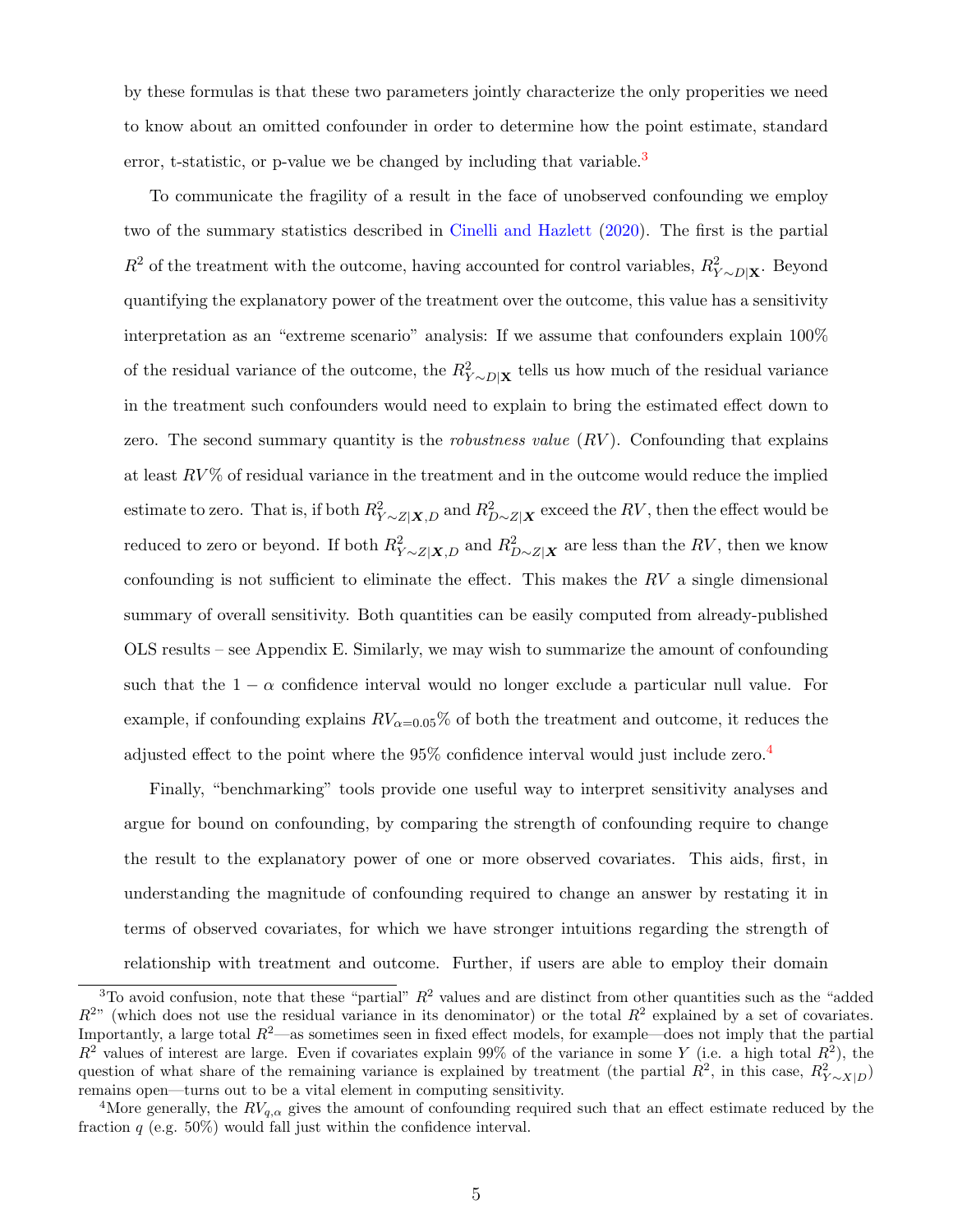knowledge and information about treatment assignment to argue that unobserved confounding is not likely to explain "k times more of the treatment assignment and outcome" than a given observable, and confounding of such strength would not change the conclusion, this can be compelling evidence for the credibility of the research conclusion. At the other extreme, if one makes an assumption that risks being optimistic, yet the resulting bound still does not "protect" the estimate against confounding that would alter the main conclusions, a study's result will be difficult to defend with confidence.

We employ these tools using the **sensemakr** package for R. Replication code for our analyses can be found at [future home of replication code], and additional examples, tutorials, and other resources for using these tools can be found in Appendix C.

### 3 Support for the FARC peace agreement

We now illustrate these tools by applying them to examine different explanations for public support of the 2016 peace deal with the FARC in Colombia. In October 2016, Colombians voted in a referendum on a peace agreement with the FARC, a leftist guerilla group. The peace deal was ultimately rejected, but given the immense variation in municipality-level vote share in favor of the deal (ranging from 19% to 96% in towns with at least 1,000 voters), many have sought to explain levels of support for the deal. Scholarship has coalesced around two explanations: exposure to FARC violence and political affiliation with President Santos (see Appendix A). As is often the case for substantively important questions in political science, the "treatment" of interest (exposure to violence or political affiliation) cannot be assigned randomly, nor can we argue that it is as-if random conditional on some set of observables X. Nevertheless, previous papers on this topic have relied upon various covariate adjustment approaches to address confounding (e.g. regression, matching, and weighting). Unfortunately, none of these can hope to argue for an absence of unobserved confounders, so the results must be understood as potentially biased.<sup>[5](#page-6-0)</sup>

<span id="page-6-0"></span><sup>5</sup>Concretely, one troubling example of a potential confounder we cannot observe is "latent sympathy for the FARC". For example, suppose that those who are more sympathetic to the FARC also tend to be more supportive of one party or leader and more supportive of the deal, while perhaps living in areas that the FARC refrain from attacking. Such "common cause confounding" would confound both the violence and political affiliation accounts in the observed directions.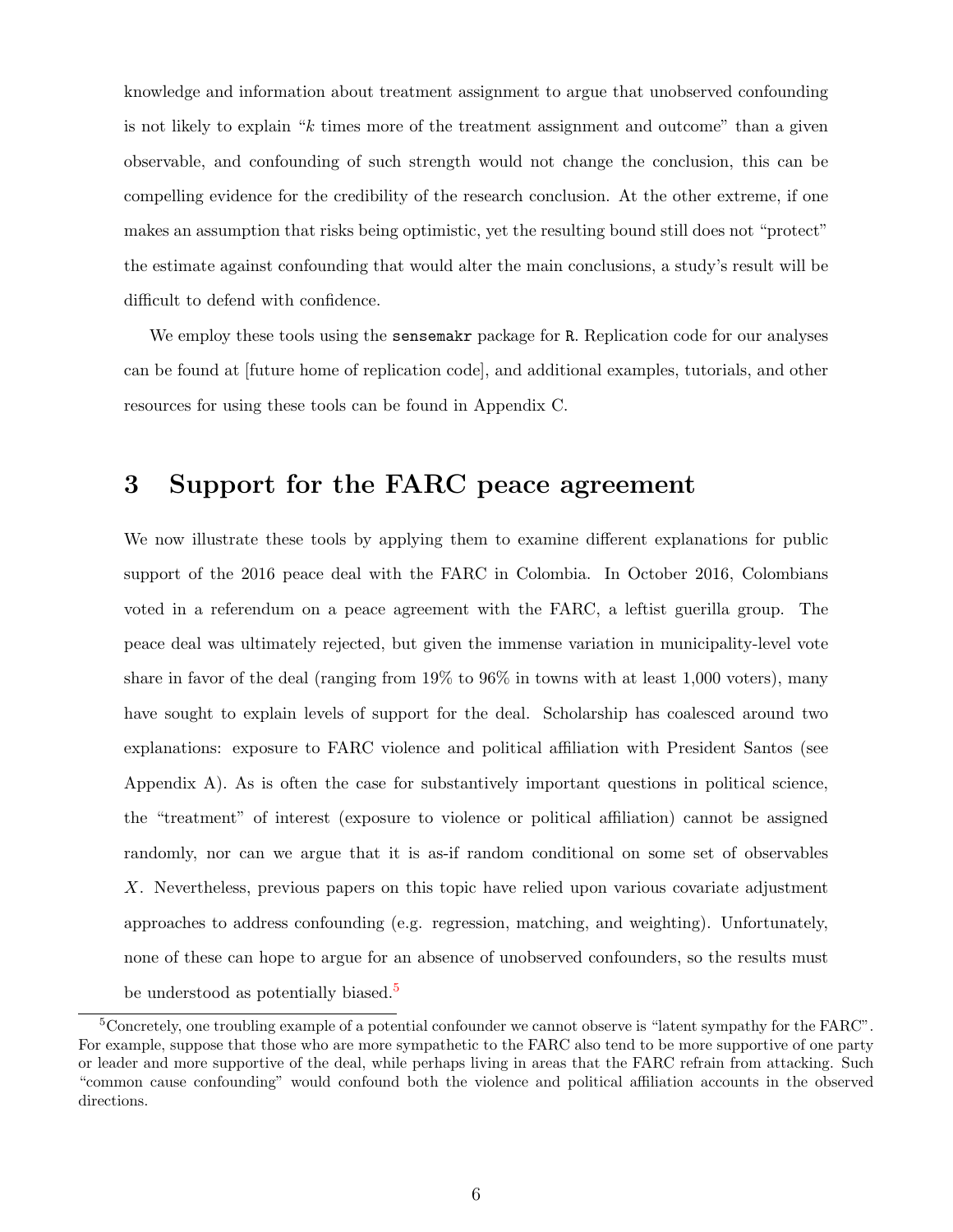#### 3.1 Assessing evidence for the effect of exposure to violence

We consider first a naive, direct comparison by regressing Deathsi,2011−2015, the number of deaths in municipality i committed by the FARC between 2011 and 2015, on the proportion voting "Yes" in municipality i. Table [1](#page-7-0) presents results for such a regression (Model 1), together with the sensitivity quantities. The coefficient of 1.45 ( $p < 0.001$ ) on violence in 2011-2015 implies that with each additional observed death, we expect to see a 1.45 percentage point increase in support for the FARC peace deal. In usual research practice, despite an awareness that confounders may have generated an unknown amount and direction of bias, such a result is typically communicated as "suggestive evidence" that exposure to violence causes higher support for peace.

Table 1: Augmented regression results for violence

| Outcome: Vote for peace deal |  |  |  |  |
|------------------------------|--|--|--|--|
|------------------------------|--|--|--|--|

<span id="page-7-0"></span>

| Treatment:                             |  | SE t-stat $R_{Y\sim D \mathbf{X}}^2$ |        | $RV$ $RV_{\alpha=0.05}$ |  |
|----------------------------------------|--|--------------------------------------|--------|-------------------------|--|
| 1. Deaths $2011 - 2015$ 1.45 0.30 4.90 |  | $2.1\%$                              | $14\%$ | $8.4\%$ 1121            |  |
| 2. Deaths $2011 - 2015$ 0.61 0.29 2.11 |  | $0.40\%$ 6.1\%                       |        | $0.4\%$ 1115            |  |

The sensitivity quantities added to Table 1 quickly characterize how strong confounding would have to be to alter our conclusion. The robustness value  $(RV)$  tells us that confounding that explains at least 14% of the residual variance in both violence and support for peace would be enough to eliminate this effect entirely. Recalling that taking the square root of an  $R^2$ allows interpreation on the usual correlation scale, this means a hypothetical confounder with a (residual) correlation of 0.34 to both the treatment (violence) and outcome (support for the peace deal) would be sufficient to explain away the entire result. Similarly, the  $RV_{\alpha=0.05}$  value tells us that confounding explaining 8.4% of residual variance in violence and support would reduce the estimate to the edge of statistical insignificance. Finally, the  $R_{Y \sim D|\mathbf{X}}^2$  tells us that if an unobserved confounder explains 100% of the remaining outcome variation, such a confounder would have to explain only 2.1% of the residual variation in the violence treatment in order to reduce the estimated effect to zero.

In practice, rather than debating whether confounding would overturn a simple bivariate relationship, researchers typically include control variables that they hope or argue will reduce the scope for uncontrolled confounding. Model 2 includes a number of potentially worrying observed confounders (see Appendix D for details). The resulting coefficient estimate is 0.61,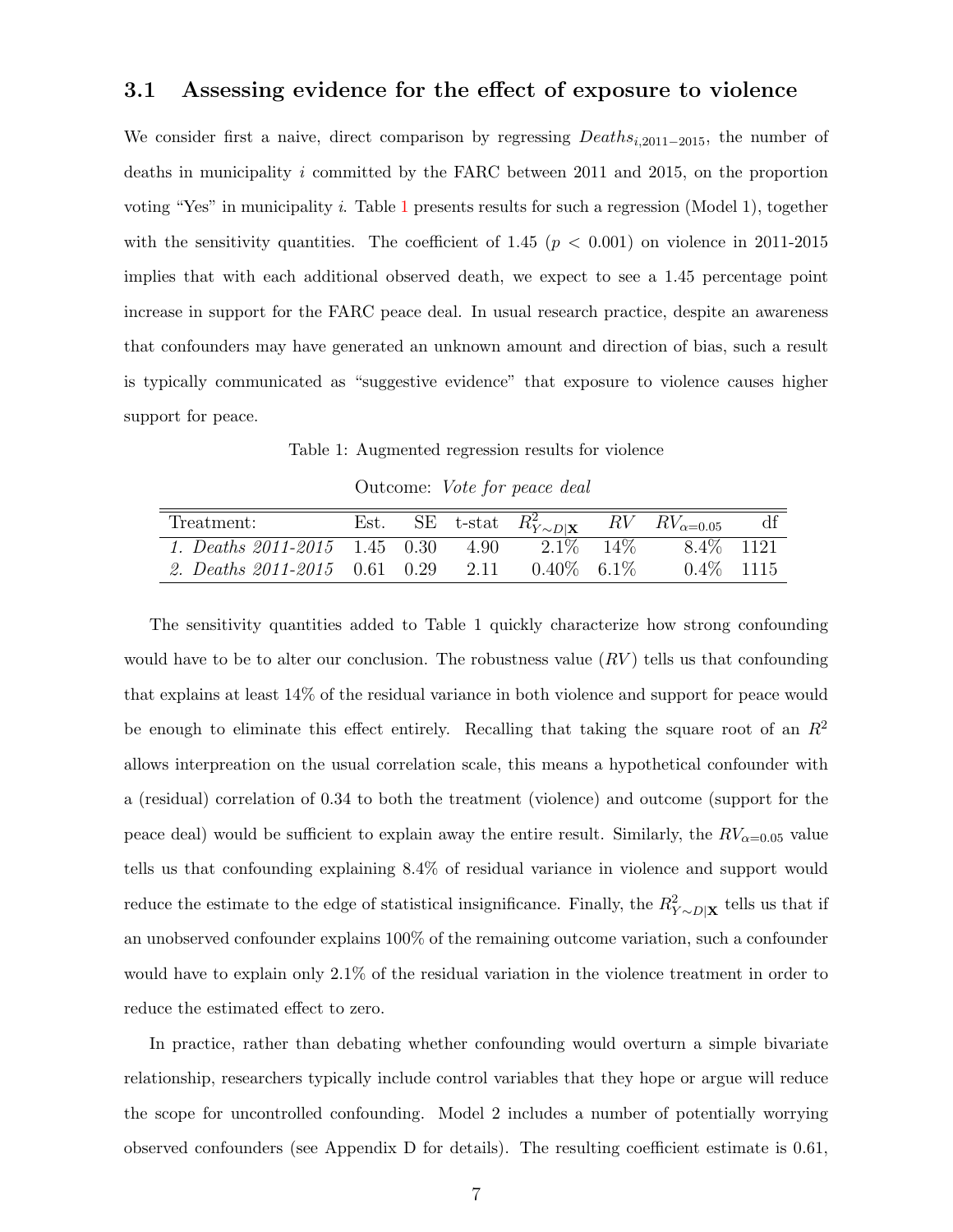with a t-statistic of 2.11. While this may pass the bar for publication and be regarded as suggestive and statistically significant evidence in many contexts, we emphasize that the statistical significance of a result alone says nothing of the degree of confounding that would alter the conclusion. A confounder explaining only 6.1% of the residual variation in both violence and support for peace would eliminate the effect; a confounder explaining only 0.4% of both would reduce the effect to the boundary of insignificance at the  $\alpha = 0.05$  level. Thus, confounders with statistically quite weak relationships to treatment and outcome would be enough to alter our conclusions regarding the role of violence in support for peace. We expect readers would not have trouble coming up with confounders that arguably relate to treatment and outcome at least as strongly, such as sympathy for the FARC.

Beyond these summary statistics, researchers might sometimes find it more useful to visualize the bias as they separately vary the strength of the confounding in terms of the treatment and outcome associations (Figure [1\)](#page-9-0). These plots can also be used to provide the results of benchmarking examples, visualizing how bias would be bounded subject to assumptions that relate the strength of unobserved confounding to the explanatory power of one or more observables. For example, let us assume that political affiliation is "stronger" than confounding, in the sense that it explains a greater share of both the outcome and treatment than can true confounding. We proxy for political affiliation using vote share for Santos in 2010, to ensure it is pre-treatment with respect to 2011–2015 violence. While assuming such a limitation on confounding may already be indefensible—it is hard to argue that *political affiliation* explains more remaining variation in exposure to violence than all other confounders could—it already admits more than enough confounding to change the sign of the estimate. Specifically, the point in Figure [1](#page-9-0) marked "1x santos10" indicates what the adjusted estimate would be had confounding of this strength been present, bringing the original estimate  $(+0.61)$  to the opposite side of zero  $(-0.24)$ .

Finally, sensitivity analyses can also aid readers and reviewers in assessing sensitivity even when authors did not provide these analyses. Using reported results in [Tellez](#page-13-1)  $(2019b)$  $(2019b)$  and [Pechenkina and Gamboa](#page-12-8) [\(2019\)](#page-12-8), we find an RV of 4.7% and 9.7%, respectively, and an  $RV_{\alpha=0.05}$ of just 1.8% and 0.04%, respectively. Thus, published results reflect sensitivity values similar to our own. These analyses are detailed in Appendix E.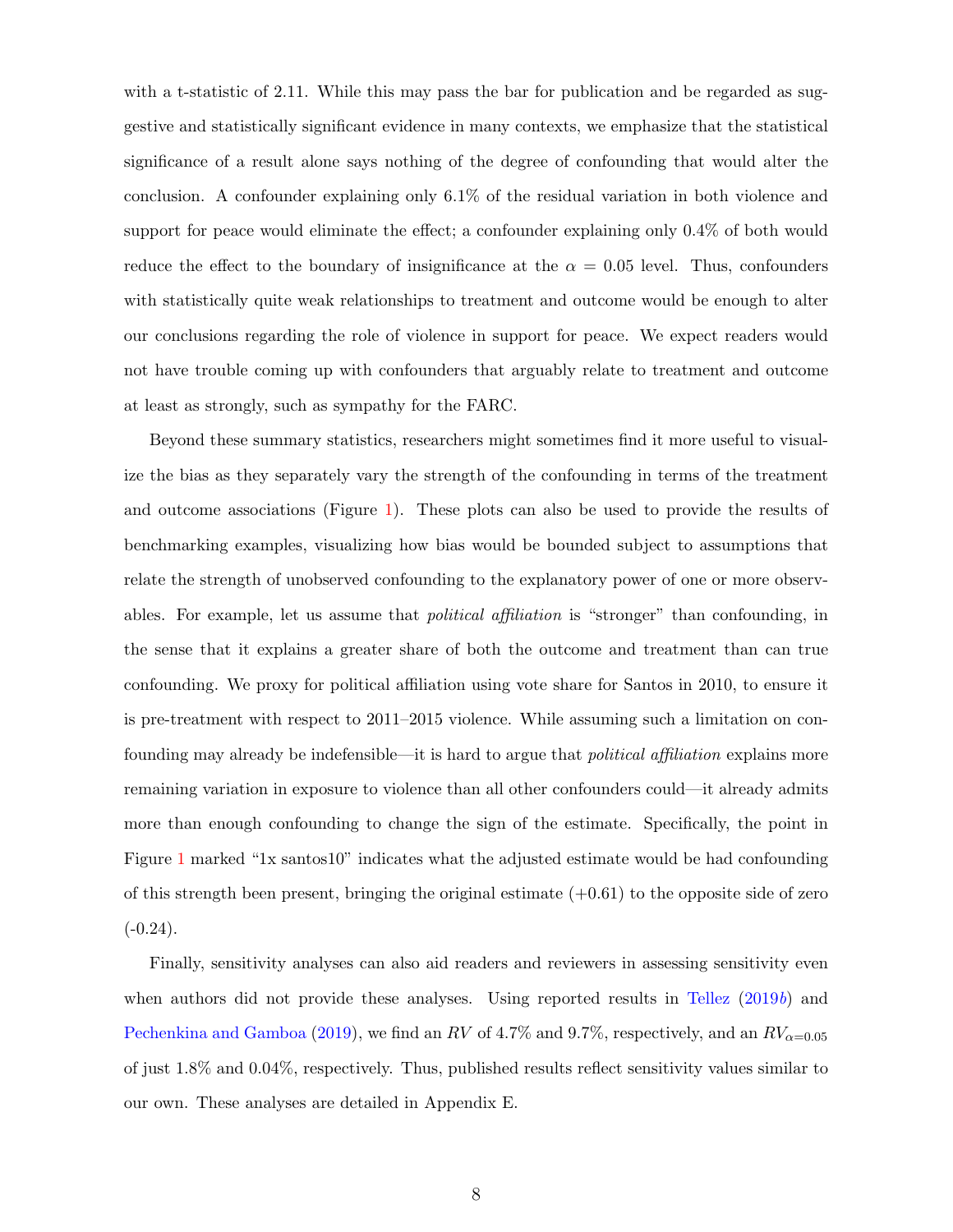<span id="page-9-0"></span>Figure 1: Contour plot showing sensitivity to hypothesized confounding.



#### 3.2 Assessing evidence for the effect of political affiliation

Next, we examine the political affiliation hypothesis. We estimate the coefficients in a model regressing vote-share for President Santos in  $2014$  in municipality i on the proportion voting "Yes" in municipality i, including controls for potential confounders (see Appendix  $D$  for details). Table [2](#page-10-0) shows augmented regression results with sensitivity statistics. The estimated effect of Santos 2014 vote share on support for peace (0.67) is positive and statistically significant. Vote share for Santos in 2014 explains 59%  $(R_{Y\sim D|\mathbf{X}}^2)$  of the residual variation in support for peace, meaning that even confounding that explains 100% of the residual variation in the outcome would need to explain 59% of the residual variation in vote share for Santos in order to eliminate the estimated effect. Confounding that explains less than  $68\%$   $(RV)$  of both vote share for Santos and support for peace would not be sufficient to eliminate the effect.<sup>[6](#page-9-1)</sup> Finally, for the  $95\%$ confidence interval to just include zero, confounding would have to explain 66% of residual variance in both treatment and outcome  $(RV_{\alpha=0.05})$ .<sup>[7](#page-9-2)</sup>

Again, where other studies employed OLS we can determine how sensitive their results would be as well. In [Krause](#page-12-2) [\(2017\)](#page-12-2), the coefficient for Santos 2014 vote share in a similar model is 0.62, close to our estimate of 0.67. The t-statistic of 45 together with 1,069 residual degrees of

<span id="page-9-1"></span><sup>&</sup>lt;sup>6</sup>Recall that an  $R^2$  is just the square of r, the correlation coefficient. Thus, a partial  $R^2$  of 0.68 corresponds to a Example of  $\sqrt{68\%} \approx 82\%$  after accounting for the other covariates—an extremely high correlation by any standard.

<span id="page-9-2"></span><sup>7</sup>While it appears that a similar if coarser conclusion could be drawn by simply comparing the t-statistics of the models, this is only because the sample sizes are similar across models here. More generally t-statistics and p-values cannot reflect how strong confounding must be to alter our conclusions without adjustment based on the degrees of freedom. For example, a coefficient with a t-statistic of 10 and only 200 degrees of freedom has an  $RV$  of 50%; however with one million degrees of freedom, the same t-statistics correspond to an  $RV$  below 1%.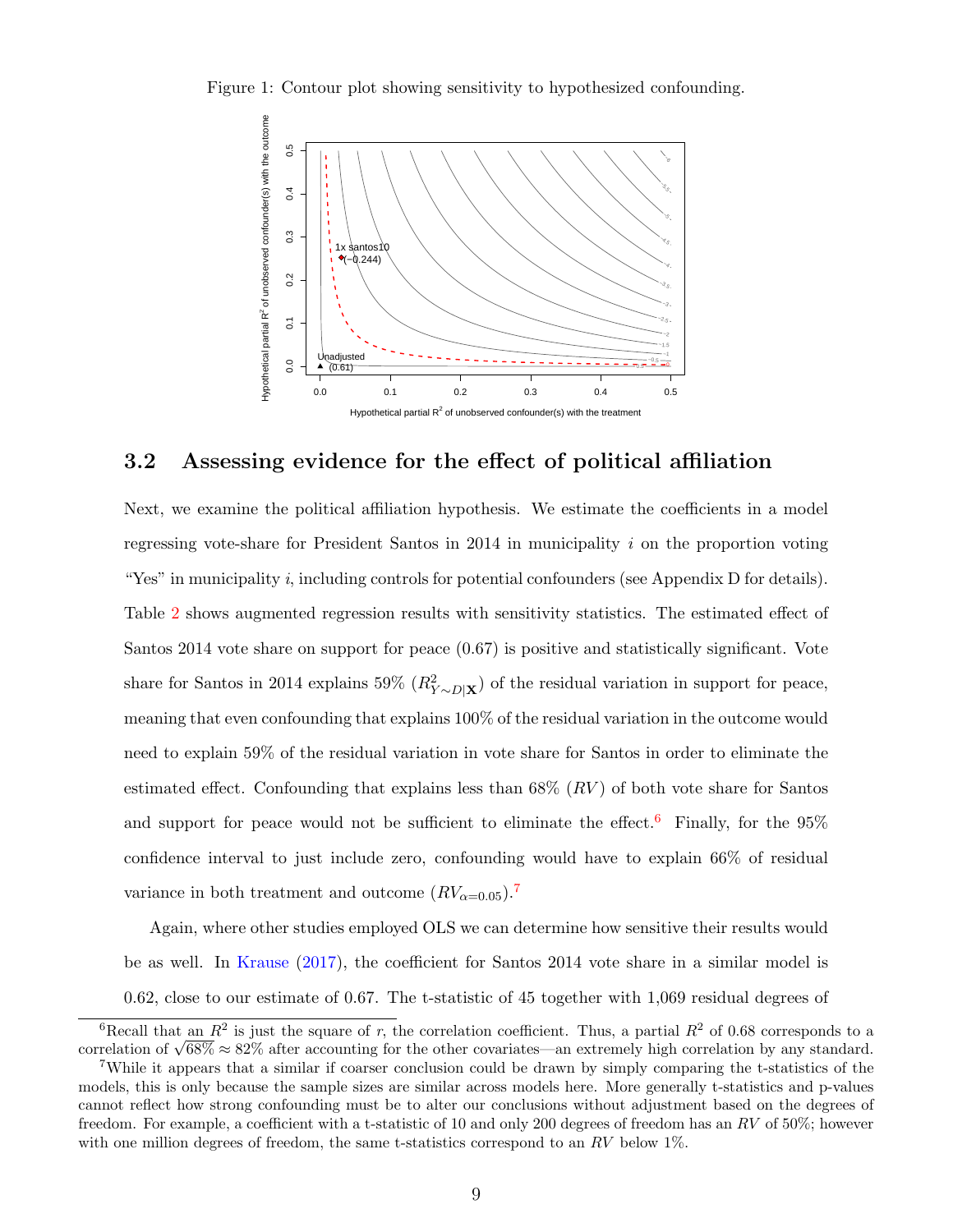Table 2: Augmented regression results for political affiliation

<span id="page-10-0"></span>

| Outcome. <i>Vote</i> for peace acan          |  |  |  |         |  |                                                                    |  |
|----------------------------------------------|--|--|--|---------|--|--------------------------------------------------------------------|--|
| Treatment:                                   |  |  |  |         |  | Est. SE t-stat $R_{Y\sim D \mathbf{X}}^2$ RV $RV_{\alpha=0.05}$ df |  |
| 3. Santos 2014 vote share $0.67$ $0.02$ 37.5 |  |  |  | 59% 68% |  | 66\% 983                                                           |  |

Outcome: Vote for peace deal

freedom would produce an RV of 72%, also similar to our own estimate of 68% (Appendix E). We discuss further analyses, including benchmarking, on the political affiliation hypothesis in Appendix F.

#### 4 Discussion

Whereas binary judgements that a study is "well-identified" or not are useful in drawing attention to identification concerns, the central concern in observational research is not whether there is any confounding bias, but whether the research conclusion might have been substantively affected by it. In any setting where arguments for exact identification may fail, we argue that more can be learned and transparently conveyed by reporting how much confounding it would take to substantively alter a research conclusion, and by using tools such as benchmarking to aid in debating whether such confounding can or cannot be readily ruled out.

The example and tools shown here illustrate how such a sensitivity-based framework, if more widely adopted, could improve how observational research is conducted, communicated, and evaluated. First, this approach suggests standards for empirical research seeking to make causal claims using regression estimates. Summary sensitivity quantities reported in augmented regression tables provide readily interpretable information about one dimension of a result's fragility – sensitivity to unobserved confounding. Here, sensitivity analyses have helped to determine that conclusions regarding the role of exposure to violence are currently too fragile to hold in high confidence. Even under the most favorable model used, confounding that explains just 6.1% of the residual variance of exposure to violence and support for peace would eliminate the result entirely, and a confounder explaining just 0.4% would reduce it below conventional levels of statistical significance. For the political affiliation hypothesis, however, a confounder explaining 100% of the residual variation in support for peace would have to explain 59% of the residual variation in political affiliation to alter our conclusions.

Second, these tools can improve how we judge the credibility and value of research projects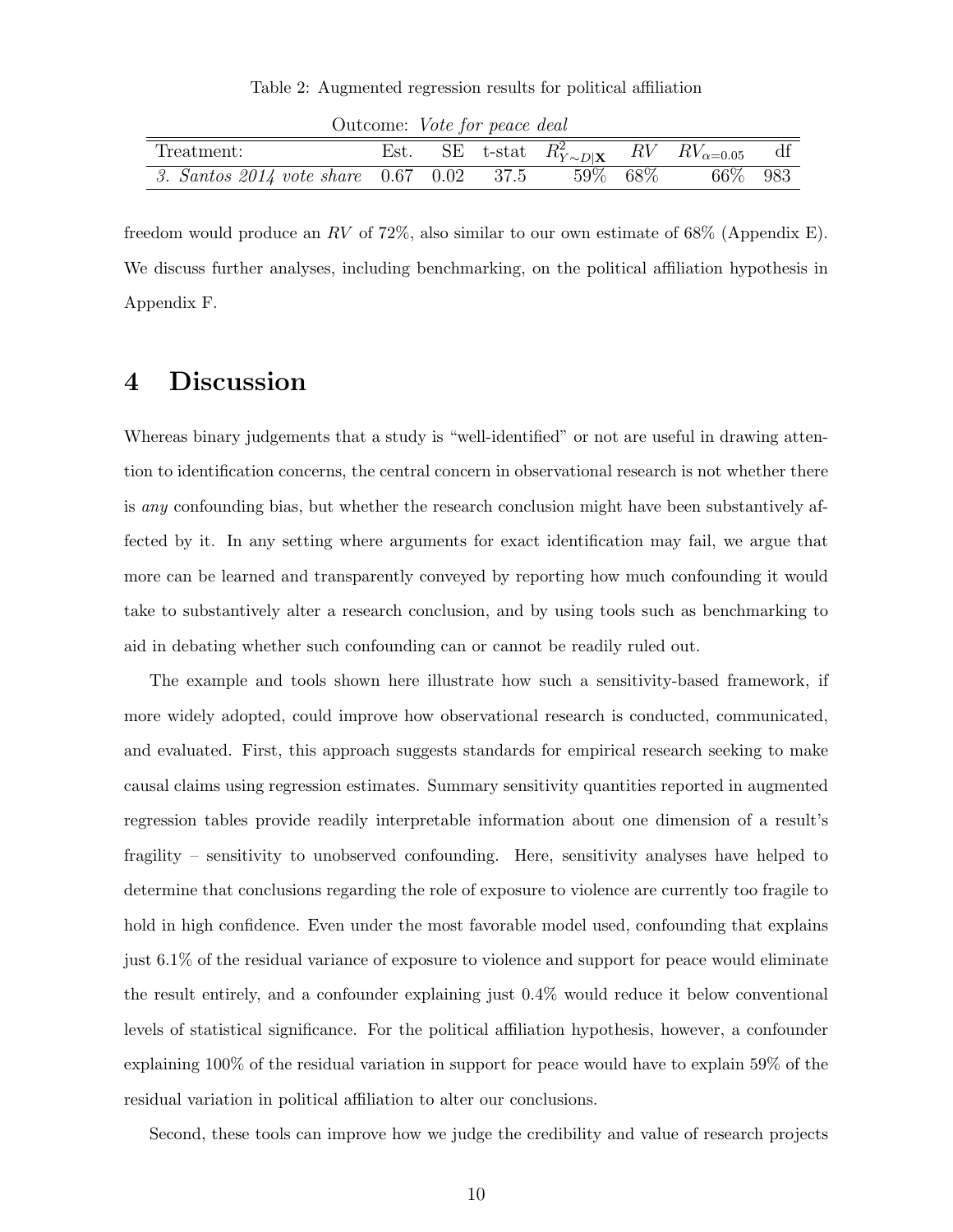seeking to make causal claims from observational data by (i) providing readers a way of assessing how susceptible results are to confounding and (ii) encouraging critics to improve the quality of their criticism by replacing concerns about "any possibility of confounding" (i.e. point or exact identification) with concerns about specific confounders they can argue may be strong enough to make a difference. We must remember that the high degree of robustness for political affiliation does not rule out the possibility that confounding has altered our conclusion. However, given what we know about the degree of confounding required to alter our result, a colleague or reviewer cannot suggest "just any confounder" would be sufficient to meaningfully change our conclusion. Rather, those suggesting a particular confounder are obligated to argue why such a confounder would matter – i.e. that it could plausibly explain the amount of variation in treatment and outcome required by the sensitivity analysis to alter the results.

Ultimately, we hope these tools help to bring about a change in how we value empirical projects under challenging identification scenarios: A paper is not to be judged by whether it convinced us that the design leaves zero confounding, but rather by how it informs our understanding of results under degrees of confounding that may plausibly exist.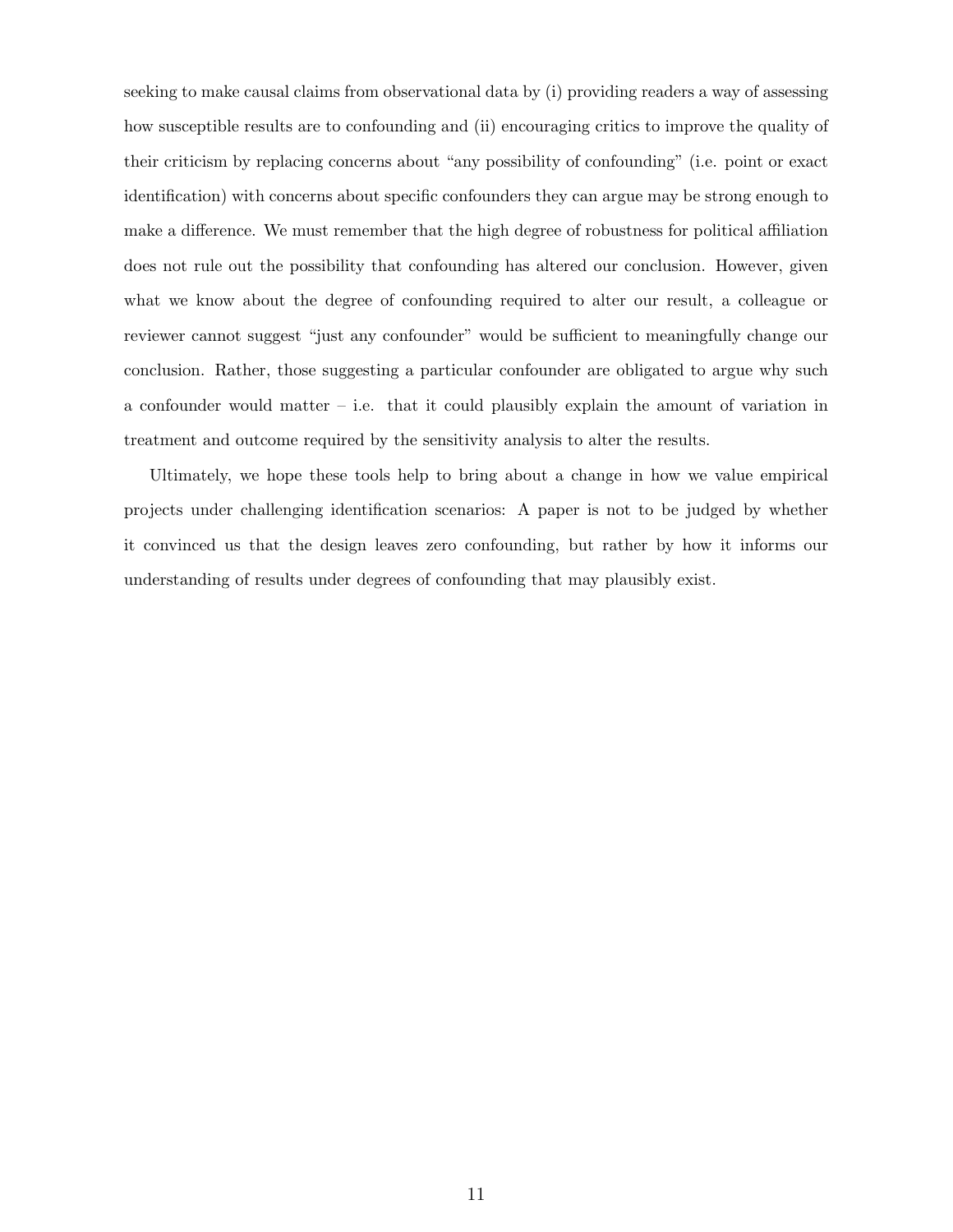## References

- <span id="page-12-4"></span>Branton, Regina, Jacqueline Demeritt, Amalia Pulido and James Meernik. 2019. "Violence, Voting & Peace: Explaining Public Support for the Peace Referendum in Colombia." Electoral Studies 61:1–13.
- <span id="page-12-0"></span>Cinelli, Carlos and Chad Hazlett. 2020. "Making Sense of Sensitivity: Extending Omitted Variable Bias." Journal of the Royal Statistical Society, Series B (Statistical Methodology) 82(1):39–67.
- <span id="page-12-7"></span>Cornfield, Jerome, William Haenszel, E Cuyler Hammond, Abraham M Lilienfeld, Michael B Shimkin and Ernst L Wynder. 1959. "Smoking and lung cancer: recent evidence and a discussion of some questions." *Journal of National Cancer Institute* (23):173–203.
- <span id="page-12-3"></span>Dávalos, Eleonora, Leonardo Fabio Morales, Jennifer S. Holmes and Liliana M. Dávalos. 2018. "Opposition Support and the Experience of Violence Explain Colombian Peace Referendum Results." Journal of Politics in Latin America 10(2):99–122.
- <span id="page-12-2"></span>Krause, Dino. 2017. "Who wants peace?- the role of exposure to violence in explaining public support for negotiated agreements: A quantitative analysis of the Colombian peace agreement referendum in 2016." Unpublished Master's Thesis, Uppsala University.
- <span id="page-12-6"></span>Matanock, Aila and Natalia Garbiras-Díaz. 2018. "Considering Concessions: A Survey Experiment on the Colombian Peace Process." Conflict Management and Peace Science 35(6):637– 655.
- <span id="page-12-5"></span>Matanock, Aila, Natalia Garbiras-Díaz and Miguel García-Sánchez. 2018. "Elite Cues and Endorsement Experiments in Conflict Contexts." Working Paper, presented at American Political Science Association Annual Convention, 2018.
- <span id="page-12-1"></span>Meernik, James. 2019. "Violence and Reconciliation in Colombia: The Personal and the Contextual." Journal of Politics in Latin America 11(3):323–347.
- <span id="page-12-8"></span>Pechenkina, Anna O. and Laura Gamboa. 2019. "Who Undermines the Peace at the Ballot Box? The Case of Colombia." Terrorism and Political Violence pp. 1–21.